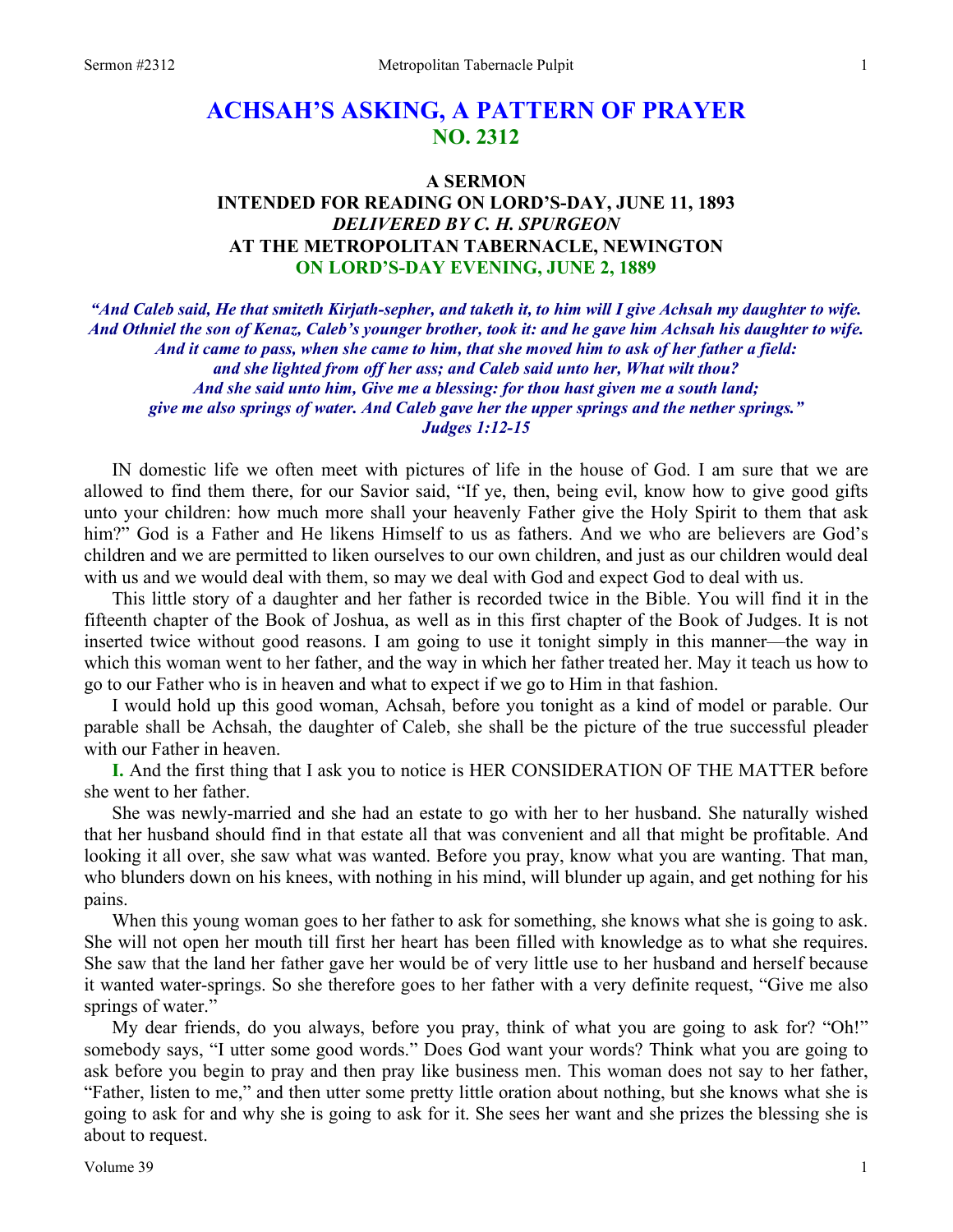Oh! take note, you who are much in prayer, that you rush not to the holy exercise "as the horse rusheth into the battle," that you venture not out upon the sea of prayer without knowing within a little whereabouts will be your port! I believe that God will make you think of many more things while you are in prayer. The Spirit will help your infirmities and suggest to you other petitions, but before a word escapes your lips, I counsel you to do what Achsah did, know what you really want.

This good woman, before she went to her father with her petition, *asked her husband's help*. When she came to her husband "she moved him to ask of her father a field." Now, Othniel was a very brave man and very brave men are generally very bashful men. It is your cowardly man who is often forward and impertinent, but Othniel was so bashful that he did not like asking his uncle Caleb to give him anything more, it looked like grasping. He had received a wife from him and he had received land from him, and he seemed to say, "No, my good wife, it is all very well for you to put me up to this, but I do not feel like asking for anything more for myself."

Still, learn this lesson, good wives, prompt your husbands to pray with you. Brothers, ask your brothers to pray with you. Sisters, be not satisfied to approach the throne of grace alone, but ask your sister to pray with you. It is often a great help in prayer for two of you to agree touching the thing that concerns Christ's kingdom. A cordon of praying souls around the throne of grace will be sure to prevail. God help us to be anxious in prayer to get the help of others!

A friend, some time ago, said to me, "My dear pastor, whenever I cannot pray for myself, and there are times when I feel shut up about myself, I always take to praying for you. 'God bless him, at any rate!' And I have not long been praying for you before I begin to feel able to pray for myself." I should like to come in for many of those odd bits of prayer.

Whenever any of you get stuck in the mud, do pray for me. It will do you good and I shall get a blessing. Remember how it is written of Job, "The Lord turned the captivity of Job when he prayed for his friends." While he prayed for himself, he remained a captive, but when he prayed for those unfriendly friends of his, then the Lord smiled upon him and loosed his captivity.

So it is a good thing in prayer to imitate this woman, Achsah. Know what you want and then ask others to join with you in prayer. Wife, especially ask your husband. Husband, especially ask your wife. I think there is no sweeter praying on earth than the praying of a husband and a wife together when they plead for their children, when they invoke a blessing upon each other, and upon the work of the Lord.

Next, Achsah bethought herself of this one thing, that *she was going to present her request to her father*. I suppose that she would not have gone to ask of anybody else, but she said to herself, "Come, Achsah, Caleb is your father. The gift I am going to ask is not of a stranger who does not know me, but of a father, in whose care I have been ever since I was born." This thought ought to help us in prayer. And it will help us when we remember that we do not go to ask of an enemy, nor to plead with a stranger, but we say, "Our Father, which art in heaven."

Do you mean it? Do you really believe that God is your Father? Do you feel the spirit of sonship in your heart? If so, this ought to help you to pray with a believing tone. Your Father will give you whatever you want. If there was anything that I wanted and I should ask it of him, I expect that my dear father, old and feeble as he is, would give it to me if it were within the range of his possibility.

And surely, our great and glorious Father, with whom we have lived ever since we were newborn, has favored us so much that we ought to ask very boldly and with a childlike familiarity, resting assured that our Father will never be vexed with us because we ask these things. Indeed, He knows what things we have want of before we ask Him.

So this good woman, Achsah, feeling that it was her father of whom she was going to ask, and seeing that her husband hesitated to join her in her request, made the best of her way to go and pray alone. "Well, well, Othniel, I would have liked you to have gone with me, but as you will not, I am going alone."

So she gets upon the ass, which was a familiar way for ladies to ride in that day, and she rides off to her father. The grand old man sees his daughter coming and by the very look of her, he knows that she is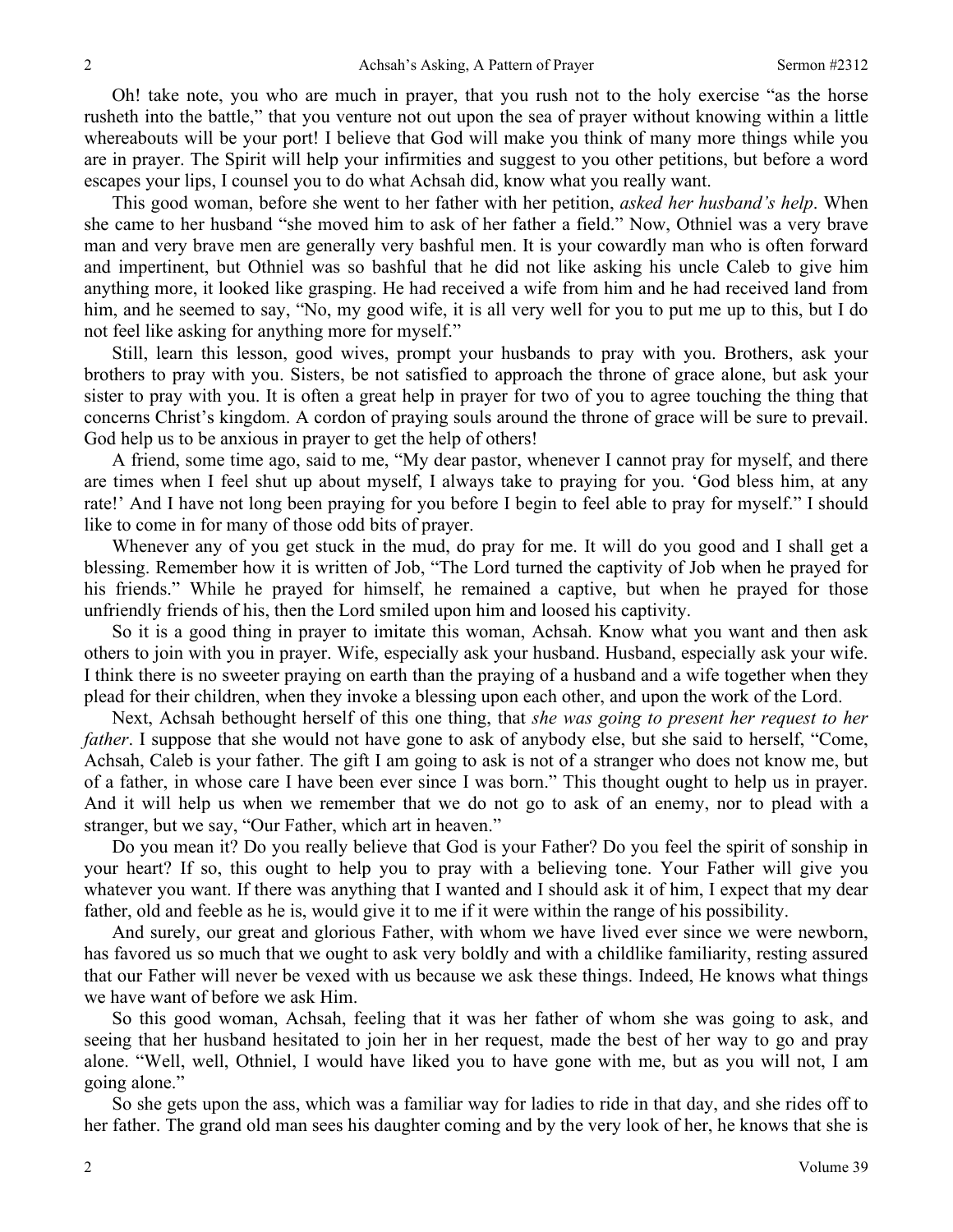coming on business. There is a something about her eye that tells him she is coming with a request. This was not the first time that she had asked something of him. He knew her usual look when she was about to petition him, so he goes to meet her, and she alights from her ass, a token of great and deep respect, just as Rebecca, when she saw Isaac, alighted from the camel.

She wished to show how deeply she reverenced that grand man, of whom it was an honor to be a child. Caleb survived Joshua a little while and still in his old age went out to fight the Canaanites and conquered Hebron, which the Lord had given him. Achsah pays reverence to her father, but yet she is very hearty in what she is going to say to him.

Now, dear friends, learn again from this good woman how to pray. *She went humbly, yet eagerly*. If others will not pray with you, go alone, but when you go, go very reverently. It is a shameful thing that there should ever be an irreverent prayer. You are on earth and God is in heaven multiply not your words as though you were talking to your equal.

Do not speak to God as though you could order Him about and have your will with Him, and he were to be a lackey to you. Bow low before the Most High. Own yourself unworthy to approach Him, speaking in the tone of one who is pleading for that which must be a gift of great charity. So shall you draw near to God aright.

But while you are humble, have desire in your eyes and expectation in your countenance. Pray as one who means to have what he asks. Say not, as one did, "I ask once for what I want and if I do not get it, I never ask again." That is unchristian. Plead on if you know that what you are asking for is right. Be like the persistent widow, come again, and again, and again. Be like the prophet's servant, "Go again seven times." You will at last prevail. This good woman had not to use persistence. The very look of her showed that she wanted something and therefore, her father said, "What wilt thou?"

I think that, at the outset of our meditation, we have learned something that ought to help us in prayer. If you put even this into practice, though no more was said, you might go away blessed thereby. God grant us to know our want, to be anxious to have the help of our fellow-believers, but to remember that, as we go to our Father, even if nobody will go with us, we may go alone, through Jesus Christ our Lord, and plead our case with our Father in heaven!

**II.** Now, secondly, in this story of Achsah, kindly notice HER ENCOURAGEMENT. Here we have it, "She lighted from off her ass; and Caleb said unto her, What wilt thou?"

"Oh!" one says, "I could ask anything if my father said to me, 'What wilt thou?'" This is precisely what your great Father says to you tonight, "What wilt thou?" With all the magnanimity of His great heart, God manifests Himself to the praying man or pleading woman, and He says, "What wilt thou? What is your petition and what is your request?"

What do I gather from that question, "What wilt thou?" Why, this. First, *you should know what you want*. Could some Christians here, if God were to say to each of them, "What wilt thou?" answer Him? Do you not think that we get into such an indistinct, indiscriminate kind of a way of praying that we do not quite know what we really want? If it is so with you, do not expect to be heard till you know what you want. Get a distinct, definite request realized by your mind as a pressing want, get it right before your mind's eye as a thing that you must have. That is a blessed preparation for prayer.

Caleb said to his daughter, "What wilt thou?" and Christ says to you tonight, "Dear child of Mine, what do you want of Me? Blood-bought daughter, what do you want of Me?" Will you not, some of you, begin to find up a request or two if you have not one ready on the tip of your tongue? I hope that you have many petitions lying in the center of your hearts and that they will not be long in leaping to your lips.

Next, as you ought to know what you want, *you are to ask for it.* God's way of giving is through our asking. I suppose that He does that in order that He may give twice over, for a prayer is itself a blessing as well as the answer to prayer. Perhaps it sometimes does us as much good to pray for a blessing as to get the blessing. At any rate, this is God's way, "Ask, and ye shall receive."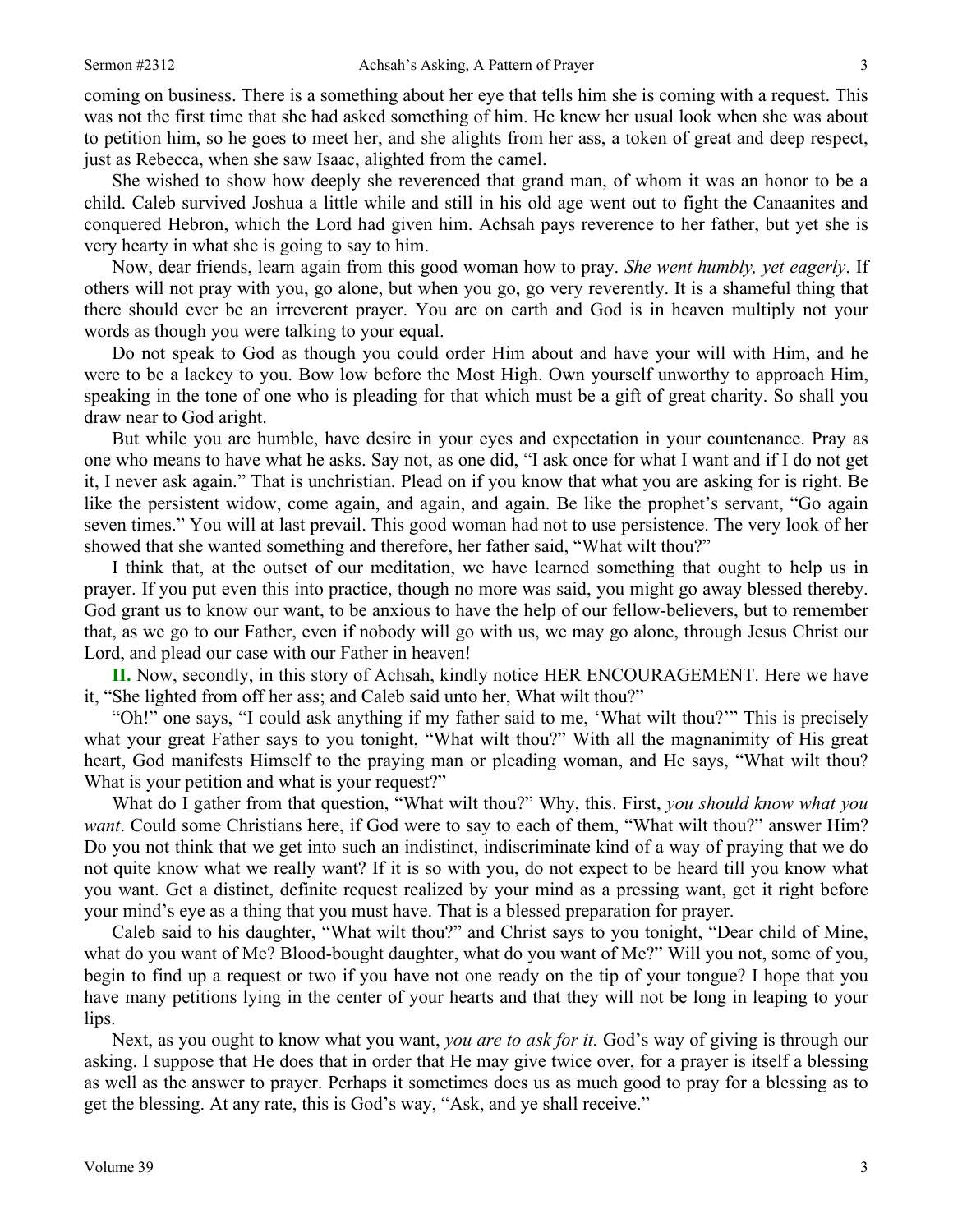He puts even His own Son, our blessed Savior, under this rule, for He says, even to Him, "Ask of me, and I shall give thee the heathen for thine inheritance, and the uttermost parts of the earth for thy possession." It is a rule, then, without exception, that you are to know what you want, and you are to ask for it. Will you do this, dear friend, while the Lord says to you, "What wilt thou?"

And when Caleb said, "What wilt thou?" did he not as good as say to Achsah, "*You shall have what you ask for*"? Come, now, tonight is a sweet, fair night for praying in. I do not know a night when it is not so, but tonight is a delightful night for prayer. You shall have what you ask for. "All things whatsoever ye shall ask in prayer, believing, ye shall receive." Desires written in your heart by the Holy Ghost will all of them be fulfilled. Come, then, think of these three things you must know what you want, you must ask for what you want, and you shall have what you want. Your Father says to you, as Caleb said to Achsah, "What wilt thou?"

And once more, *it shall be a pleasure to your Father to hear you ask*. There stands Caleb, that good, brave, grand man, and he says to his daughter, "What wilt thou?" He likes to see her open that mouth that is so dear to him. He loves to listen to the music of her voice. The father delights to hear his child tell him what she wants and it shall be no displeasure to your God to hear you pray tonight. It shall be a joy to Him to have your petition spread before Him.

Many fathers would quite as soon that their children did not tell them all their wants. In fact, the fewer their wants, the better pleased will their parents be. But our Father in heaven feels a pleasure in giving to us all we need, for giving does not impoverish Him, and withholding would not enrich Him. He as much delights to give as the sun delights to shine. It is the very element of God to be scattering bounties.

Come, then, and pray to Him—you will thus please Him more than you will please yourself. I wish that I could so speak tonight that every child of God here would say, "The preacher is talking to me. He means that I have to pray and that God will hear me, and bless me." Yes, that is precisely what I mean. Take my advice and prove it to yourself tonight and see if it be not so, that God takes delight in your poor, feeble, broken prayer, and grants your humble petition.

Thus we have seen Achsah's consideration before prayer and her encouragement to pray.

**III.** Now comes HER PRAYER itself.

As soon as she found that she had an audience with her father of the kindliest sort, she said to him, "Give me a blessing." I like that petition it is a good beginning, "*Give me a blessing*." I should like to put that prayer into every believing mouth here tonight "Give me a blessing. Whatever You do not give me, give me a blessing. Whatever else You give me, do not fail to give me a blessing." A father's blessing is an inheritance to a loving child.

"Give me a blessing." What is the blessing of God? If He shall say, "You are blessed," you may defy the devil to make you cursed. If the Lord calls you blessed, you are blessed. Though covered with boils, as Job was, you are blessed. Though near to death, like Lazarus, with the dogs licking his sores, you are blessed. If you should be dying, like Stephen, beneath the stones of murderous enemies, if God blesses you, what more can you wish for? Nay, Lord, put me anywhere that You will, as long as I get Your blessing. Deny me what You will, only give me Your blessing. I am rich in poverty if You bless me.

So Achsah said to her father, "Give me a blessing." I wish that prayer might be prayed by everybody here tonight. Printers here tonight pray for once, if you have not prayed before, "Lord, give me a blessing." Soldiers, pray your gracious God to give you a blessing. Young men and maidens, old men and fathers, take this prayer of Achsah's upon your hearts tonight, "Give me a blessing." Why, if the Lord shall hear that prayer from everybody in this place, what a blessed company we shall be. And we shall go our way to be a blessing to this City of London beyond what we have ever been before!

Notice next, in Achsah's prayer, how *she mingled gratitude with her petition*, "Give me a blessing: for thou hast given me a south land." We like, when people ask anything of us, to hear them say, "You did help me, you know, sir, a month ago." But if they seem to come to you and quite forget that you ever helped them, and never thank you, never say a word about it, but come begging again and again, you say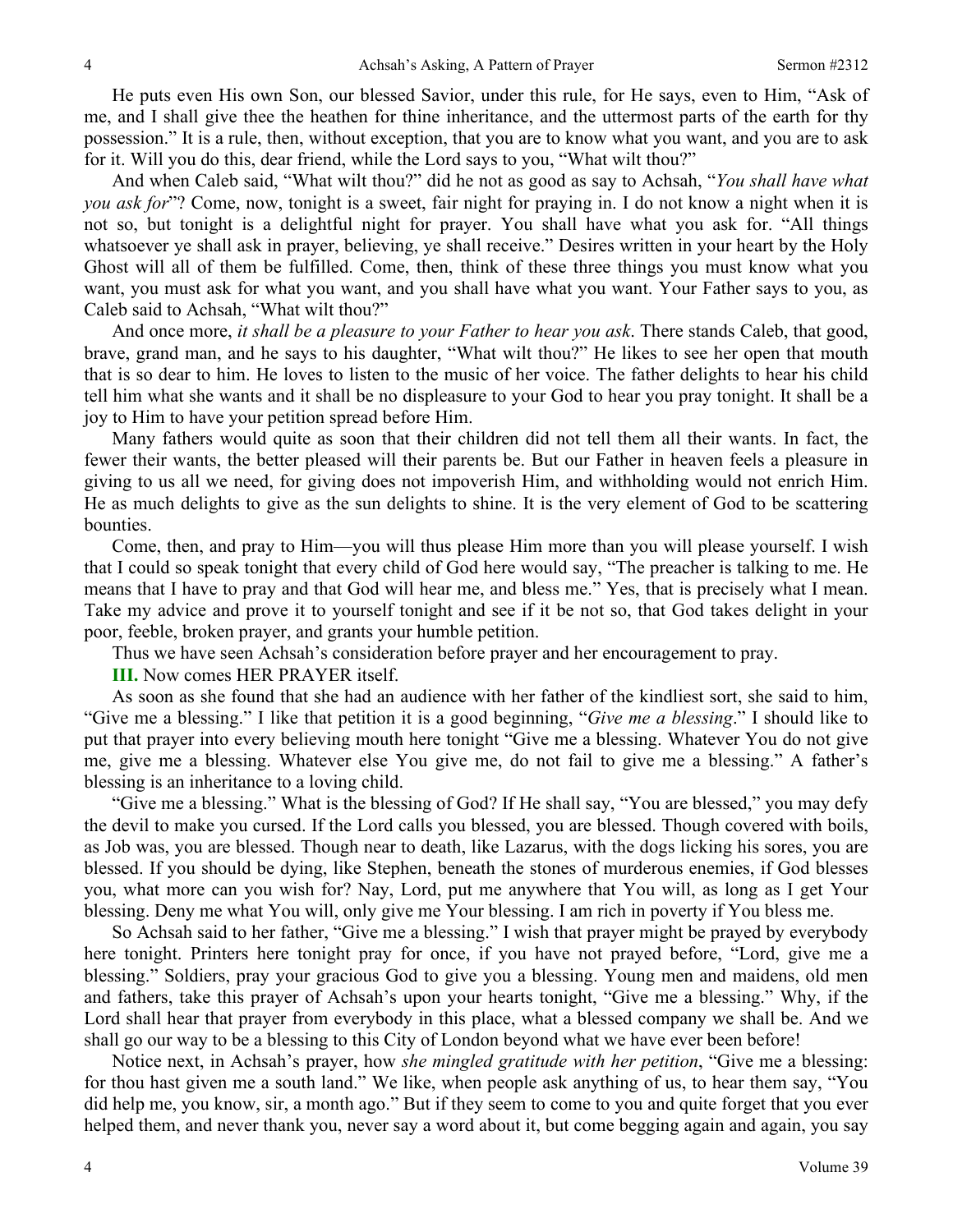to yourself, "Why, I helped that fellow a month ago! He never said a word about that." "Have I not seen you before?" "No, sir I do not know that you ever have." "Ah!" you say to yourself, "he will get no more out of me. He is not grateful for what he has had." I believe that ingratitude seals up the springs of blessing. When we do not praise God for what we have received from Him, it seems to me that He should say, "I am not going to cast My pearls before swine. I shall not give My precious things to those who set no value upon them."

When you are praying, take to praising, also you will gather strength thereby. When a man has to take a long jump, you have seen him go back a good distance and then run forward to get a spring. Go back in grateful praise to God for what He has done for you in days gone by, and then get a spring for your leap for a future blessing or a present blessing. Mingle gratitude with all your prayers.

There was not only gratitude in this woman's prayer, but *she used former gifts as a plea for more*, "You have given me a south land; give me also." Oh, yes, that is grand argument with God, "You have given me, therefore, give me some more." You cannot always use this argument with men, for if you remind them that they have given you so much, they say, "Well, now, I think that somebody else must have a turn. Could you not go next door?"

It is never so with God. There is no argument with Him like this, "Lord, You have done this to me. You are always the same. Your all-sufficiency is not abated, therefore, do again what You have done!" Make every gift that God gives you a plea for another gift. And when you have that other gift, make it a plea for another gift He loves you to do this. Every blessing given contains the eggs of other blessings within it. You must take the blessing and find the hidden eggs, and let them be hatched by your earnestness, and there shall be a whole brood of blessings springing out of a single blessing. See you to that.

But this good woman *used this plea in a particular way*, she said, "You have given me a south land; give me also springs of water." This was as much as to say, "Though you have given me the south land and I thank you for it, it is no good to me unless I have water for it. It is a very hot bit of ground, this south land, it wants irrigating. My husband and I cannot get a living from it unless you give us springs of water." Do you see the way you are to pray?

"Lord, You have given me so much, and it will all be good for nothing if You do not give me more. If You do not finish, it is a pity that You did ever begin. You have given me very many mercies, but if I do not have many more, all Your generosity will be lost. You do not begin to build unless you mean to finish and so I come to You to say, 'You have given me a south land, but it is dry. Give me also springs of water to make it of real value to me."

In this prayer of Achsah's there is a particularity and a specialty, "Give me also springs of water." She knew what she was praying for and that is the way to pray. When you ask of God, ask distinctly, "Give me springs of water." You may say, "Give me my daily bread." You may cry, "Give me a sense of pardoned sin." You may distinctly ask for anything which God has promised to give, but mind that, like this woman, you are distinct and plain in what you ask of God, "Give me springs of water."

Now, it seems to me tonight as if I could pray that prayer, "Give me springs of water." "Lord, you have given me a south land, all this congregation, Sunday after Sunday, all this multitude of people, but Lord, how can I preach to them if You do not give me springs of water? 'All my fresh springs are in You.' What is the use of the hearers if there is not the power of the Holy Spirit going with the Word to bless them? Give me springs of water."

Now, I can suppose a Sunday school teacher here tonight saying, "Lord, I thank You for my interesting class and for the attention that the scholars pay to what I say to them. But Lord, what is the good of my children to me unless You give me springs of water? Oh, that, out of myself, out of my very soul, might flow rivers of living water for my dear scholars and that I might have the power of Your Holy Spirit with all my teaching! Give me springs of water."

I can imagine a Christian parent here saying, "Lord, I thank You for my wife and my children. I thank You that You have given me servants over whom I have influence. I thank You for all these, but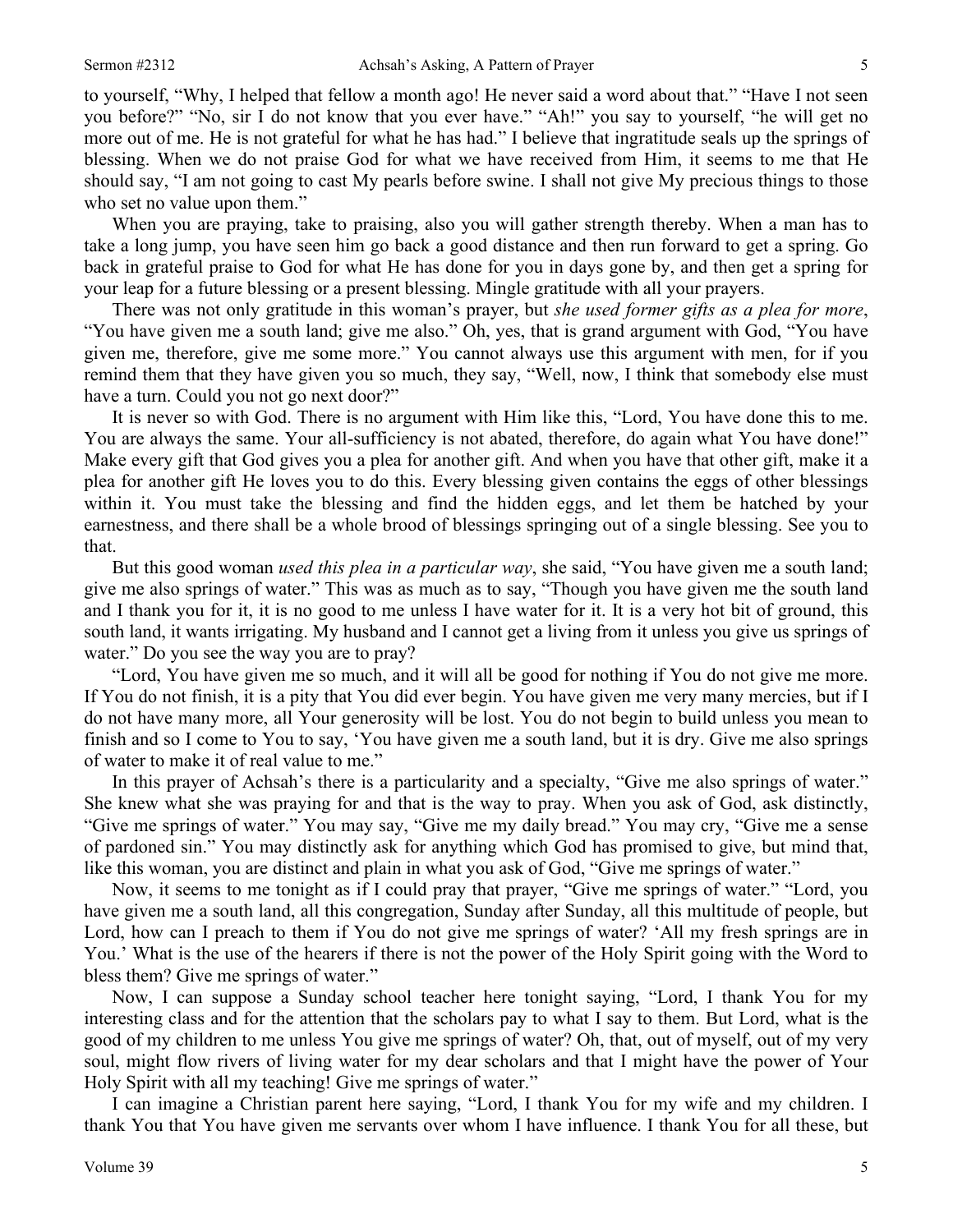what is the use of my being the head of a family unless You give me springs of divine grace that, like David, I may bless my household and see my children grow up in Your fear? Give me springs of water." The point of this petition is this, "O Lord, what You have given me is of little good to me unless You give me something more."

O dear hearers, if God has given you money, pray that He will give you grace to use it aright, or else, if you hoard it up or spend it, it may, in either case, prove a curse to you. Pray, "Give me springs of water. Give me grace to use my wealth aright."

Some here have many talents. Riches in the brain are among the best of riches. Be thankful to God for your talents, but cry, "Lord, give me of Your grace that I may use my talents for Your glory. Give me springs of water or else my talents shall be a dry and thirsty land, yielding no fruit unto You. Give me springs of water." You see, the prayer is not merely for water, but for springs of water. "Give me a perpetual, eternal, ever-flowing fountain. Give me grace that shall never fail, but shall flow, and flow on, and flow forever. Give me a constant supply, "Give me springs of water."

This woman's prayer, then, I have thus tried to commend to you. Oh, that we might all have grace to copy her!

**IV.** Now, lastly, see HER SUCCESS. Upon this I will not detain you more than a minute or two. "Caleb gave her the upper springs and the nether springs."

Observe, *her father gave her what she asked*. She asked for springs and he gave her springs. "If a son shall ask bread of any of you that is a father, will he give him a stone? Or if he ask a fish, will he for a fish give him a serpent?" God gives us what we ask for when it is wise to do so. Sometimes we make mistakes and ask for the wrong thing, and then He is kind enough to put the pen through the petition and write another word into the prayer, and answer the amended prayer rather than the first foolish edition of it. Caleb gave Achsah what she asked.

Next, *he gave her in large measure*. She asked for springs of water and he gave her the upper springs and the lower springs. The Lord "is able to do exceeding abundantly above all that we ask, or think." Some use that passage in prayer and misquote it, "above what we can ask or even think." That is not in the Bible, because you can ask or even think anything you like. But it is, "above all that we ask, or think." Our asking or our thinking falls short, but God's giving never does.

And *her father gave her this without a word of upbraiding*. He did not say, "Ah, Achsah, you are always begging of me!" He did not say, "Now that I have given you to your husband, it is too bad of him to let you come and ask for more from me, when I have already given you plenty." There are some gruff old fathers who would speak like that to their daughters, and say, "No, no, no! Come, come, I cannot stand this, you have a good portion already, my girl, and I have others to think of as well as you." No, Caleb gave her the upper and the nether springs and never said a word by way of blaming her. But I will be bound to say that he smiled on her, as he said, "Take the upper and the nether springs, and may you and your husband enjoy the whole! You have only asked, after all, what my heart delights to give you."

Now, may the Lord grant unto us tonight to ask of Him in wisdom, and may He not have to upbraid us, but give us all manner of blessings, both of the upper and the nether springs, both of heaven and earth, both of eternity and time, and give them freely, and not say even a single word by way of upbraiding us!

I have done with this last point when I have asked a plain question or two. Why is it that tonight some of you dear friends have a very parched-up inheritance? The grass will not grow and the corn will not grow, nothing good seems to grow. You have been ploughing and turning the plot up, and sowing, and weeding, and yet nothing comes of it. You are a believer and you have an inheritance, but you are not very much given to song, not very cheery, not very happy, and you are sitting here tonight and singing, to the tune Job,

> *"Lord, what a wretched land is this, That yields us no supply!"*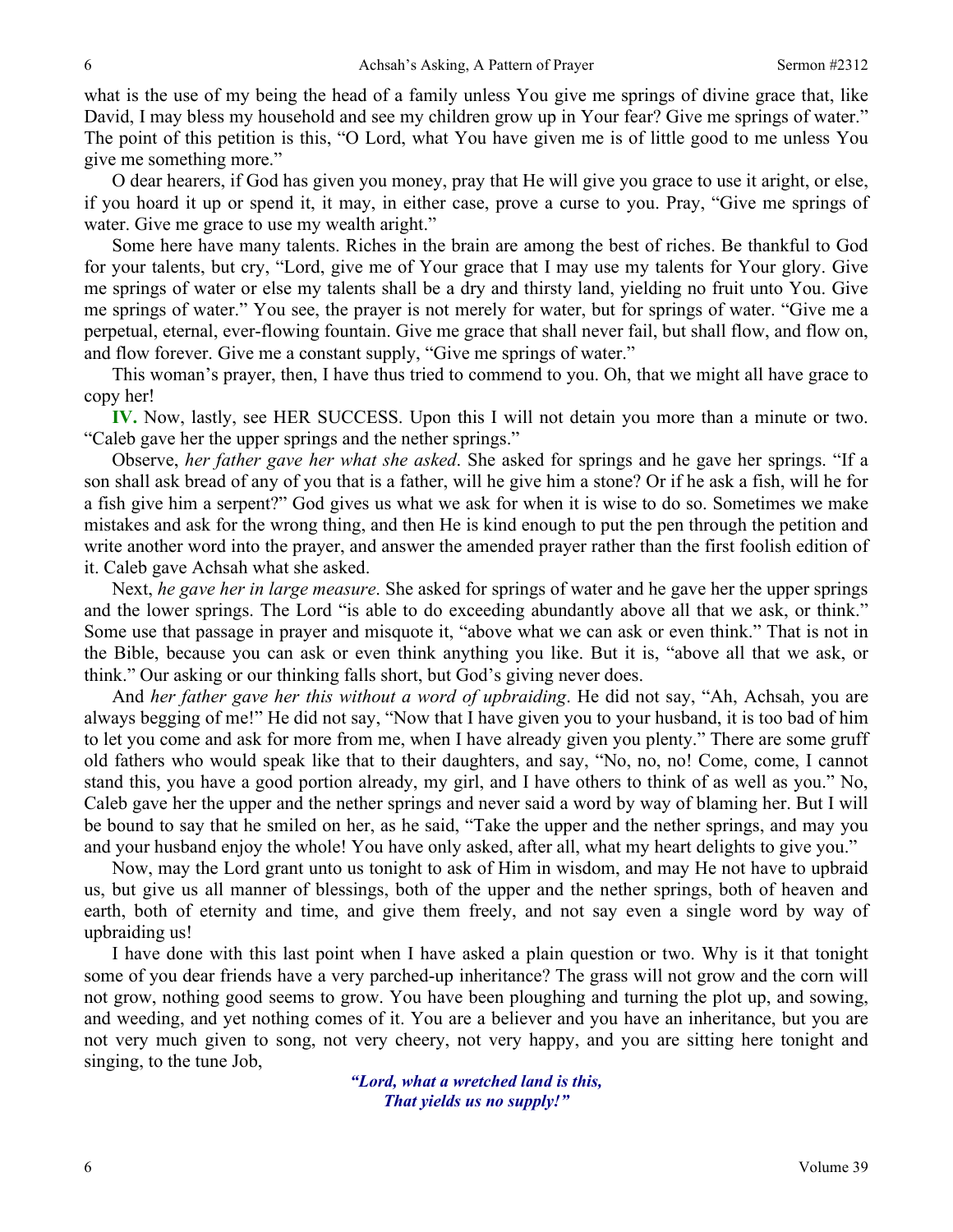Well, why is that? There is no need for it. Your heavenly Father does not want you to be in that miserable condition. There is something to be had that would lift you out of that state and change your tone altogether. May every child of God here go to his Father, just like Achsah went to Caleb! Pour out your heart before the Lord, with all the simple ease and naturalness of a trustful, loving child.

Do you say, "Oh! I could not do that"? Then I shall have to ask you this question, "Are we truly the children of God if we never feel towards Him any of that holy boldness?" Do you not think that every child must feel a measure of that confidence towards his father? If there is a son in the world who says, "No, I-I-I really could not speak to my father," well, I shall not make any inquiries, but I know that there is something wrong up at his home. There is something not right either with the father or with the boy. Wherever there is a loving home, you never hear the son or daughter say, "You know, I-I-I could not ask my father."

I hope that we have none of us got into that condition with regard to our earthly fathers. Let none of us be in that condition with regard to our heavenly Father

> *"My soul, ask what you will, You cannot be too bold; Since His own blood for you He spilt What else can He withhold?"*

Come, then, while in the pew tonight before we gather at the communion table, and present your petition with a child-like confidence and expect it to be heard, and expect tonight to have fellowship with the Father and with His Son, Jesus Christ.

And you, poor sinners, who cannot pray like children, what are you to do? Well, you remember how the Savior said to the Syrophenician woman, "It is not meet to take the children's bread, and to cast it unto the dogs." But she answered, "Yes, Lord; yet the dogs under the table eat of the children's crumbs." You come in for the crumbs tonight, but if a man is satisfied to eat crumbs with the dogs, God will not be satisfied till He makes him eat bread with the children. If you will take the lowest place, God will give you a higher place before long. Come you to Jesus and trust in Him henceforth and forever. Amen.

### **EXPOSITION BY C. H. SPURGEON**

### *MATTHEW 7*

#### **Verse 1.** *Judge not, that ye be not judged.*

You are not called to judge, you are not qualified to judge. "God is the judge: he putteth down one, and setteth up another." There is much better work to be done by us than that of setting up as judges of others.

**2.** *For with what judgment ye judge, ye shall be judged: and with what measure ye mete, it shall be measured to you again.*

Do not judge the whole character of a man by one single action. Do not attempt to judge his motives. You cannot read his heart, you are not omniscient, you are not infallible. You will very soon find other people judging you and when, one of these days, you shall be falsely judged and condemned, you will not want to have any surprise if you have done the same thing yourself. It will be only your corn measured back to you with the bushel you used in measuring other people's.

**3.** *And why beholdest thou the mote that is in thy brother's eye, but considerest not the beam that is in thine own eye?*

There is something in yourself that is worthy of your consideration, something that you ought to consider—it is a big, blinding beam in your own eye. As for the mote that is in your brother's eye, there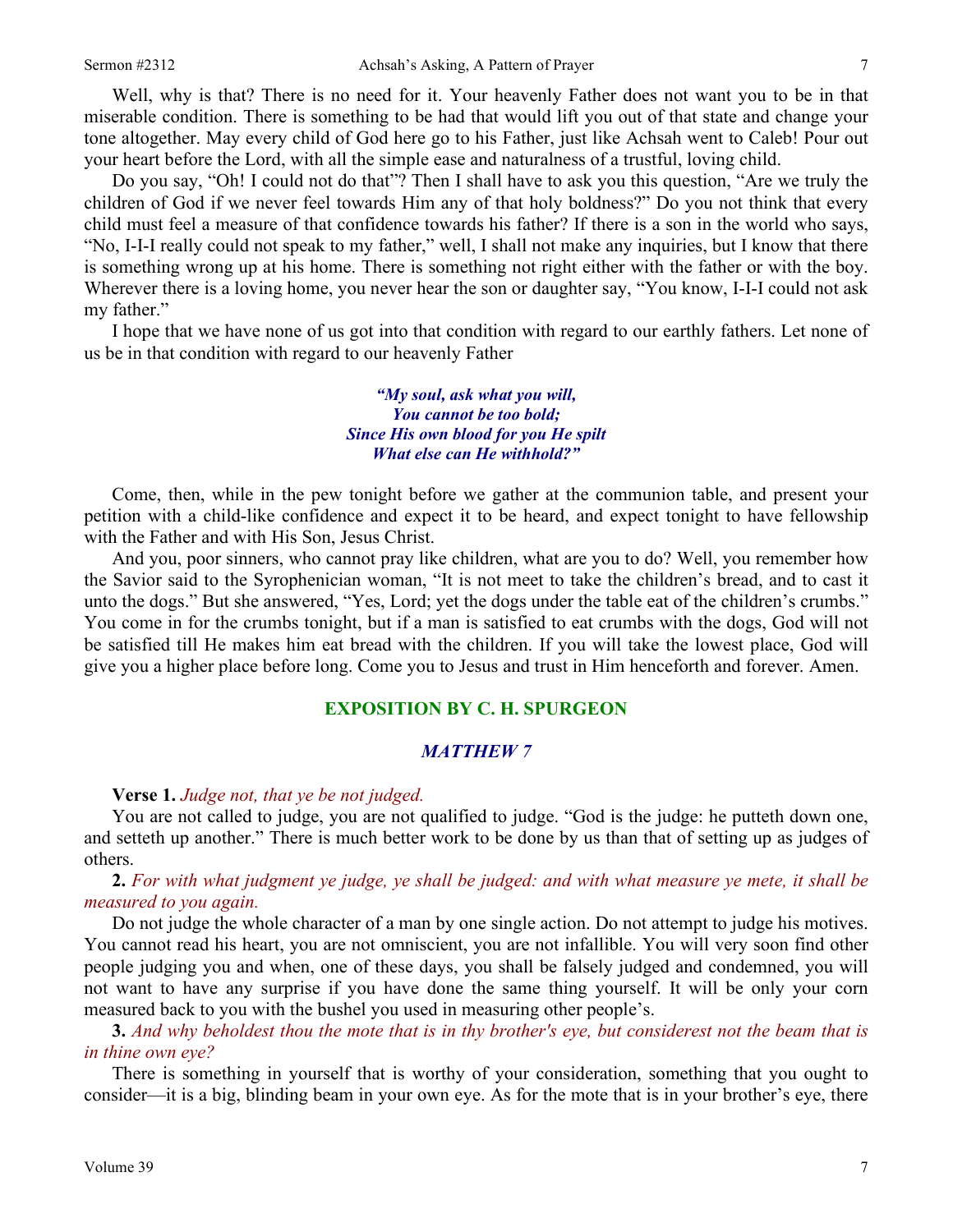is no need that you should even see it. Why do you behold it? Charity is always a little blind to the faults of others, for it remembers so well its own.

**4.** *Or how wilt thou say to thy brother, Let me pull out the mote out of thine eye; and, behold, a beam is in thine own eye?* 

A blind man cannot be a good oculist. He should see well who tries to mend other people's eyes, but with a beam in one's own eye, it must be poor work to attempt to take motes out of the eyes of others. This does not prevent our using reproof and rebuke when they are needed. Even under the law, the command was given, "Thou shalt not hate thy brother in thine heart: thou shalt in any wise rebuke thy neighbor, and not suffer sin upon him," as if it were a kind of hatred to avoid the duty of kindly and gentle rebuke. That is a very different thing from exposing the faults of others, and aggravating and exaggerating the faults of others, as, alas, so many do! Oh, how much misery might be saved in the world if the scandal market were not so brisk! Perhaps tongues would not move so fast if eyes were used to a better purpose.

**5-6.** *Thou hypocrite, first cast out the beam out of thine own eye; and then shalt thou see clearly to cast out the mote out of thy brother's eye. Give not that which is holy unto the dogs, neither cast ye your pearls before swine, lest they trample them under their feet, and turn again and rend you.*

There are some holy enjoyments, some gracious experiences, some deep doctrines of the Word of God, which it would be out of place to speak of before certain profane and unclean persons. They would only make a jest of them, perhaps they might persecute you on account of them. No, holy things are for holy men and as of old, the crier in the Grecian temple was known to say, before the mysteries were performed, "Far hence, you profane!" so sometimes, before we enter into the innermost circle of Christian converse, it would be well for us to notice who is listening.

**7-8.** *Ask, and it shall be given you; seek, and ye shall find; knock, and it shall be opened unto you: for every one that asketh receiveth;*

This is the rule of God's kingdom invariably, whenever the request is a right one and is presented in a right manner.

**8-11.** *And he that seeketh findeth; and to him that knocketh it shall be opened. Or what man is there of you, whom if his son ask bread, will he give him a stone? Or if he ask a fish, will he give him a serpent? If ye then, being evil, know how to give good gifts unto your children, how much more shall your Father which is in heaven give good things to them that ask him?*

The point is, not only that God gives, but that He knows how to give. If He were always to give according to our prayers, it might be very injurious to us. He might give us that with which we could do hurt, as when a father should put a stone into a boy's hand. Or He might give us that which might do us hurt, as if a father were to give his child a serpent.

He will do neither of these things, but He will answer us in discretion, and with prudence will He fulfill our desires. You know how to give to your children, how much more shall your infinitely-wise Father, who from heaven sees all the surroundings of men, give good things to them that ask Him?

**12.** *Therefore all things whatsoever ye would that men should do to you, do ye even so to them: for this is the law and the prophets.*

"The law and the prophets" are here condensed into a single sentence. This is the golden rule, a handy rule, a perpetually-applicable rule, useful in every condition and it never makes a mistake.

**13-14.** *Enter ye in at the strait gate: for wide is the gate, and broad is the way, that leadeth to destruction, and many there be which go in thereat: because strait is the gate, and narrow is the way, which leadeth unto life, and few there be that find it.*

It is a way of self-denial, it is a way of humility, it is a way which is distasteful to the natural pride of men. It is a precise way, it is a holy way, a strait way, and therefore men do not care for it. They are too big, too proud to go along a narrow lane to heaven, yet this is the right way. There are many broad ways, as Bunyan says, that abut upon it, but you may know them by their being broad and you may know them by their being crowded. The Christian has to swim against the current—he has to do more than that, he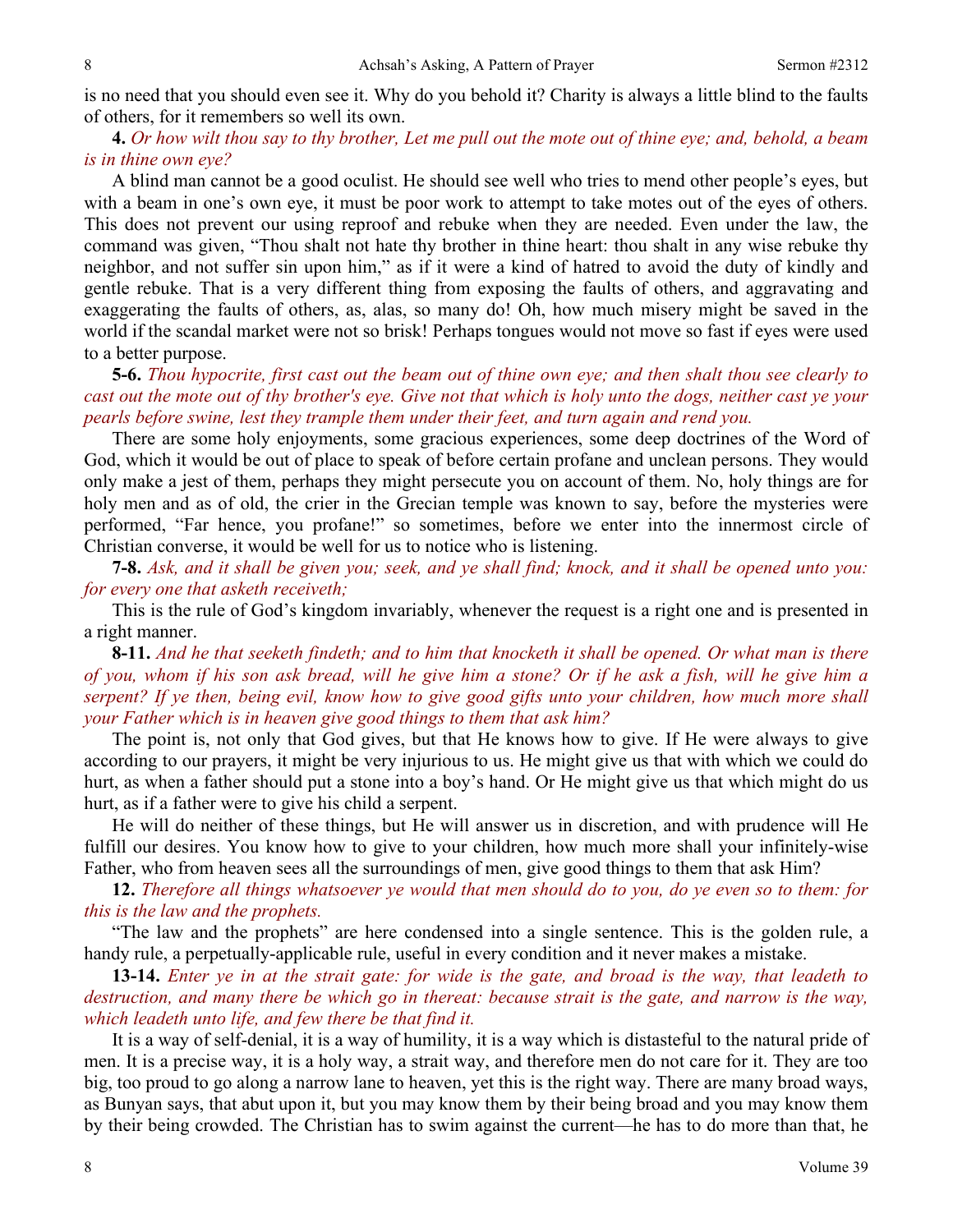**15.** *Beware of false prophets, which come to you in sheep's clothing.*

Dressed like Elijah.

**15.** *But inwardly they are ravening wolves.* 

Very Ahabs and Jezebels. And they will deceive you, if you are not divinely guarded against them. **16.** *Ye shall know them* 

How? By their eloquence? No. Some of the worst of teachers have had great persuasiveness. You shall know them by their earnestness? No. Some have compassed sea and land to make proselytes to a lie. You shall know them how, then?

**16.** *By their fruits.* 

If their teaching makes you better, if it makes you love God, if it draws you to holiness, if it inspires you with noble and heroic sentiments so that you imitate Christ, then listen to them.

**16-20.** *Do men gather grapes of thorns, or figs of thistles? Even so every good tree bringeth forth good fruit; but a corrupt tree bringeth forth evil fruit. A good tree cannot bring forth evil fruit, neither can a corrupt tree bring forth good fruit. Every tree that bringeth not forth good fruit is hewn down, and cast into the fire. Wherefore by their fruits ye shall know them.* 

After all, this is the best test of any doctrine, the practice to which it leads. I remember one day discussing with a person about the doctrine of future punishment. We were arguing and the gentleman, who owned the vessel on which we were, said, "Come up on deck and enjoy the fresh air, and leave that subject. But" he said, "you, sir, will kindly go as far as possible from my men, for they are bad enough as they are, and if you tell them there is no punishment for sin, they will be worse than ever. As for you, Mr. Spurgeon, you may go where you like, you won't do them any harm." I thought that rough and ready mode of argument was about as good a commendation as I could wish to have.

**21.** *Not every one that saith unto me, Lord, Lord, shall enter into the kingdom of heaven; but he that doeth the will of my Father which is in heaven.*

Not talking, but doing. Not loud profession, but quiet, practical godliness, wins the day.

**22-23.** *Many will say to me in that day, Lord, Lord, have we not prophesied in thy name? and in thy name have cast out devils? and in thy name done many wonderful works? And then will I profess unto them, I never knew you: depart from me, ye that work iniquity.* 

If Christ does not know us, it matters not what we do. Even if we work miracles, if we astound the world with our abilities, it is all nothing if Christ does not know us. Now, I think there are many here who can humbly, but confidently say, "He knows me." He knows some of us, if by nothing else, by our constantly begging of Him. We have been at Him day and night in our necessities, pleading for His bounty, His mercy, His company, and He cannot say He does not know us. He knows a great deal about us, even through our prayers, if by no other way.

**24.** *Therefore whosoever heareth these sayings of mine, and doeth them, I will liken him unto a wise man, which built his house upon a rock:*

What a mercy there is a rock to build on! We could not have made one, but there is the rock.

**25.** *And the rain descended, and the floods came, and the winds blew,—* 

For the best man will have his troubles.

**25.** *And beat upon that house;* 

For the best man will feel the troubles, they will come home to him.

**25-27.** *And it fell not: for it was founded upon a rock. And every one that heareth these sayings of mine, and doeth them not, shall be likened unto a foolish man, which built his house upon the sand: and the rain descended,—* 

For the worst of men will have their troubles. There is no escaping the trials of life by sin.

**27.** *And the floods came, and the winds blew, and beat upon that house; and it fell: and great was the fall of it.*